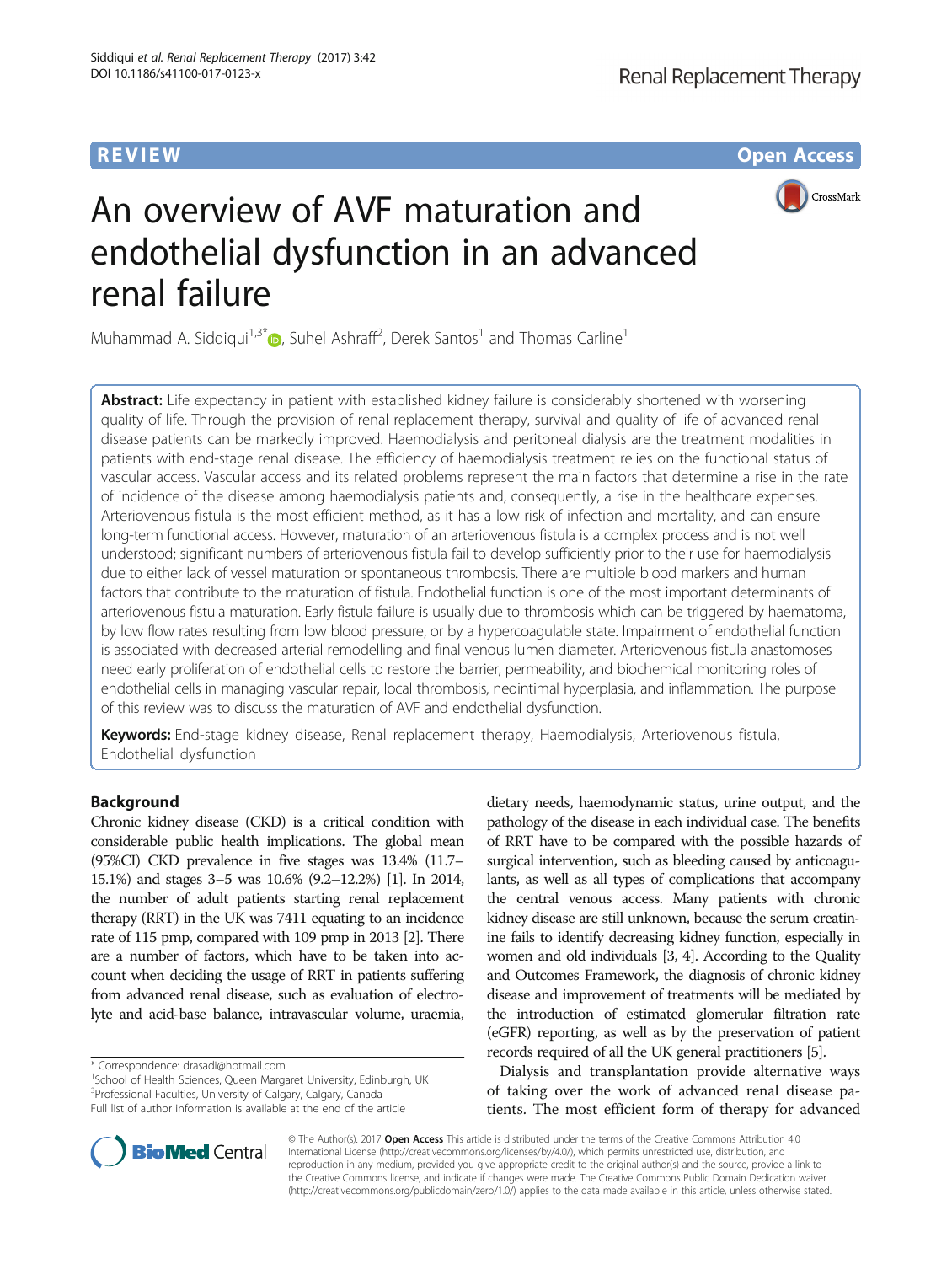renal disease patients is a kidney transplant. However, haemodialysis is the next best option. The efficiency of haemodialysis treatment relies on a functional status of vascular access (VA). According to the National Institute for Health and Clinical Excellence Guidelines [[6\]](#page-4-0), VA and its related problems represent the main factors that determine a rise in the rate of incidence of the disease among haemodialysis patients and, consequently, a rise in the healthcare expenses. To ensure that the dialysis therapy can be efficiently undertaken, all patients need a fully developed fistula that is appropriate for the process of cannulation. Arteriovenous fistula (AVF) is the most efficient method, as it has a low risk of infection and mortality, and can ensure long-term functional access [[7, 8](#page-4-0)]. Unfortunately, significant numbers of AVF fail to develop sufficiently prior to their use for haemodialysis due to either lack of vessel maturation or spontaneous thrombosis [\[9](#page-4-0)].

It is likely that one of the most important determinants of AVF maturation is the ability of the inflow artery and the outflow vein to respond to the increased blood flow that occurs upon anastomosis of the artery and vein [[10\]](#page-4-0). AVF maturation is the ability of the inflow artery and the outflow vein to respond to the increased blood flow that occurs upon anastomosis of the artery and vein. A healthy response to the anastomosis is an increase in blood flow and corresponding increase in shear stress [[11\]](#page-4-0) which stimulates the endothelial cells to release nitric oxide (NO) and other vasodilatory substances [\[12\]](#page-4-0). The main purpose of this review was to discuss the maturation of AVF and endothelial dysfunction in an advance kidney disease.

# Haemodialysis

Progressive and permanent renal failure is most frequently treated with haemodialysis. RRT with haemodialysis does not provide true replacement of renal function. However, by removing waste solutes and excess body water and restoring biochemical and acid-base balance, haemodialysis has considerably improved the morbidity and mortality of end-stage renal disease (ESRD) patients. A suitable type of vascular access has to be created to establish a connection between the circulation system of the patient and the haemodialysis cycle, in order to provide haemodialysis in ESRD patients.

Vascular access problems represent the main determinant of morbidity among haemodialysis patients and put a considerable degree of financial pressure on the healthcare sector [[13, 14](#page-4-0)]. Successful haemodialysis depends on the provision of safe, efficient, and durable vascular access. Establishing and maintaining effective vascular access is a demanding process for both patients and renal services. These demands are set to increase in response to an RRT population that is becoming increasingly dependent on haemodialysis, whilst also increasing in population size, age, and co-morbidity. Vascular access can be divided into three categories: arteriovenous fistula, central venous catheter (CVC) and arteriovenous graft (AVG).

Of these, CVCs are used temporarily to provide vascular access for haemodialysis whilst the patient awaits creation or maturation of an AVF or AVG or because no suitable options for permanent vascular access are available [[15\]](#page-4-0). AVF is considered to provide the best longterm functional vascular access, with a reduced risk of thrombosis or infection, and is the most cost-effective [[16\]](#page-5-0). There are logistical hurdles to this late presentation to renal services, fitness for surgery, suitable peripheral vascular anatomy, delays due to primary or secondary access failure, and slow rates of AVF maturation.

Konner et al. [[17](#page-5-0)] had also obtained a high success rate (70–90%) of native AVF construction in their study on a randomized sample of ESRD patients. Despite the fact that it is not without its problems, the arteriovenous fistula offers better quality access for dialysis as it has a long-lasting primary patency rate, avoids the need for other numerous procedures, and has the most reduced rates of morbidity and mortality among all types of vascular access [\[18](#page-5-0)].

# Endothelial function

The endothelium is the largest organ in the body consisting of endothelial cells lining every blood vessel. Adults possess enough endothelial cells that cover a surface area of approximately 1 to 7  $m^2$ , with a total weight of around 1 kg and a total quantity of 1013–6078 individual cells [[19\]](#page-5-0). In healthy subjects, vascular endothelium has many functions: it can identify hormonal stimuli (vasoactive substances) as well as mechanical stimuli (pressure and shear stress). Endothelial cells regulate inflammation, cell proliferation, coagulation, and vascular tone due to their output of a number of compounded substances [[20](#page-5-0)]. Endothelium produced vasodilatory materials such as C-type natriuretic peptide, various endothelium-derived hyperpolarising elements, prostacyclin, and NO, whereas vasoconstrictor materials are reactive oxygen species, thromboxane A2, angiotensin II, and endothelin-1 [[21\]](#page-5-0). In addition, there are a number of inflammatory regulators, such as nuclear factor-kB, vascular cell adhesion molecule-1, E-selectin, NO, and intercellular adhesion molecule-1 which play an integral part of endothelial function.

Gresele et al. reported that fibrinogen, prostacyclin, thromboxane A2, plasminogen activator inhibitor-1, NO, tissue factor inhibitor, von Willebrand factor, and plasminogen activator act as modulators for haemostasis [[22\]](#page-5-0). Permeability, inflammation, coagulation, cell adhesiveness, and vascular tone are among the variety of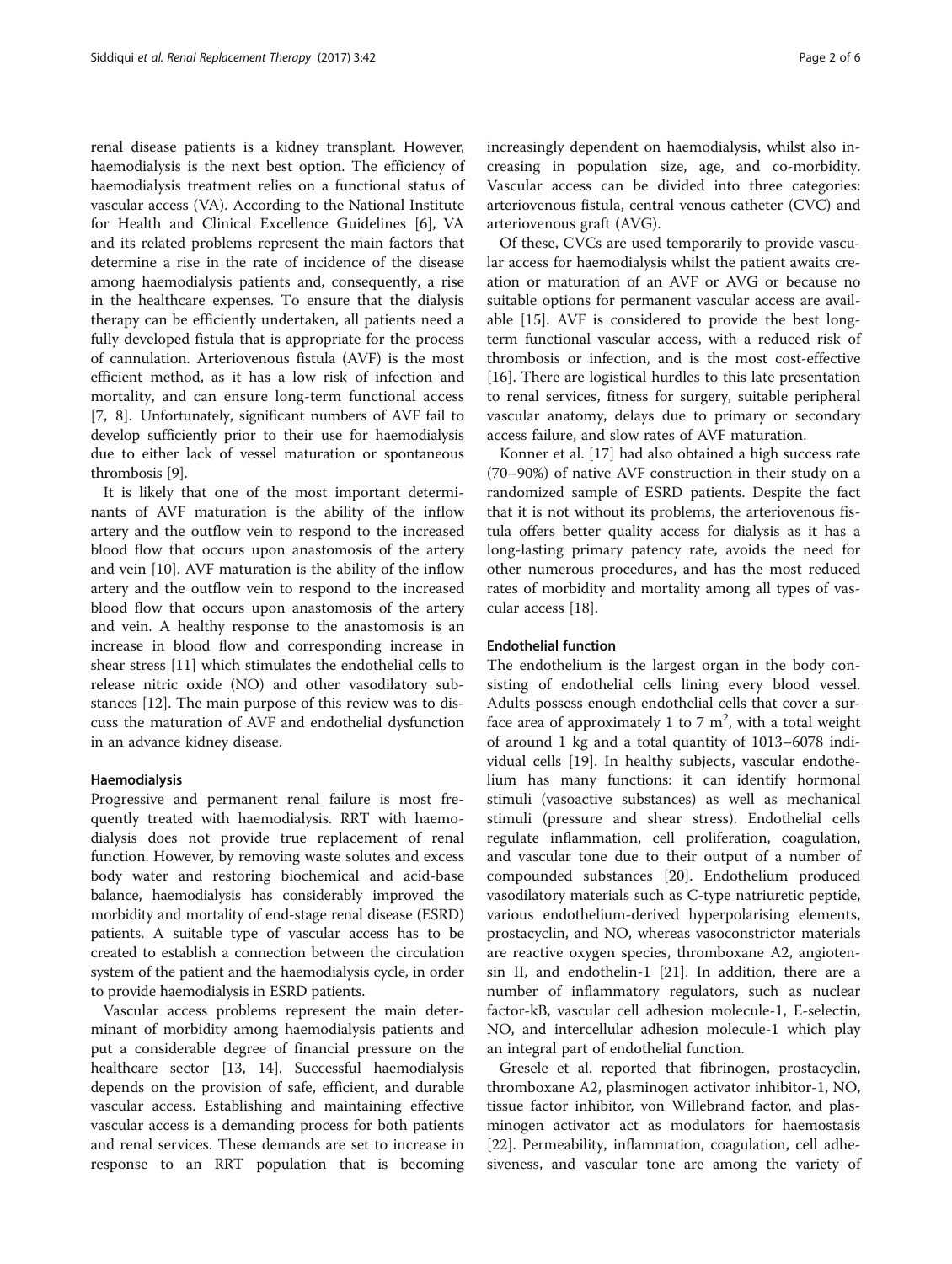local blood vessel operations modulated by endothelium. In medium to large arteries, healthy endothelial cells contribute to the prevention of atherosclerosis by inhibiting platelet activation, limiting the entry of cells and lipids into the vessel wall, and maintaining a nonproliferative and biochemically inactive intima [\[23](#page-5-0)].

# Endothelial dysfunction

Endothelial dysfunction occurs when there is an imbalance between the vasoconstricting and vasodilating products (produced directly or indirectly by the endothelium) [[24](#page-5-0)]. Endothelial cell dysfunction can be caused by multiple factors such as genetics, advance glycation end products, hyperglycaemia, high blood cholesterol, hypertension, obesity, diabetes, and smoking [\[25](#page-5-0)]. It is associated with higher aggregation of platelets and anticoagulant properties; decreased production of NO; higher secretion of cytokines, chemokines, or adhesion molecules; and increased reactive oxygen species production from the endothelium [\[26\]](#page-5-0). Furthermore, individuals suffering from chronic kidney failure exhibit endothelial cell dysfunction. There is also a link between metabolic changes to nitric oxide synthase (NOS) and chronic kidney disease [\[27, 28\]](#page-5-0). NOS is available to endothelial cells in two types of isoform: inducible and constitutive or iNOS and cNOS, respectively [\[29](#page-5-0)]. Physiological vascular dilation is significantly affected by the constitutive isoform. In patients with advanced renal disease, decreased NO production from cNOS has been observed as a mechanism leading to impaired endothelium-dependent vasodilation in uraemia [\[30](#page-5-0)]. Furthermore, Passauer et al.'s research found a correlation between reduced NO production and reduced endothelium-based vasodilation in dialysis patients [[31\]](#page-5-0). The major features of endothelial dysfunction are recapped in Table 1.

Endothelial dysfunction is also associated with increased oxidative stress and inflammatory changes that play a role in the development and progression of atherosclerosis in the early stages, while they increase the vulnerability of fully developed plaques facilitating their rupture [[32](#page-5-0)]. There are many techniques used to assess endothelial function. These techniques can be either invasive or non-invasive. In invasive techniques, vasoactive agents are delivered via intra-arterial infusion, whilst the response is measured with high-resolution ultrasound or strain gauge plethysmography. In addition, intravascular infusions of vasoactive stimulants can be combined with intravascular ultrasound.

Non-invasive techniques includes ultrasound and magnetic resonance imaging flow-mediated dilatation, salbutamol-mediated endothelial function measured by pulse wave analysis or pulse contour analysis, and peripheral arterial tonometry [\[33, 34\]](#page-5-0). Ultrasound flowmediated dilatation of the brachial artery is the most widely used in clinical research, and it is currently considered a standard for a non-invasive assessment of conduit artery endothelial function [[35\]](#page-5-0).

# Endothelium dysfunction and AVF maturation

Early fistula failure is usually due to thrombosis which can be triggered by haematoma, by low flow rates resulting from low blood pressure, or by a hypercoagulable state [\[36\]](#page-5-0). On the other hand, progressive neointimal hyperplasia in the venous outflow system can lead to stenosis, which can cause late thrombosis of haemodialysis AVF [\[37](#page-5-0), [38](#page-5-0)]. Arteriovenous fistula anastomoses need swift proliferation of endothelial cells to restore the barrier, permeability, and biochemical monitoring roles of endothelial cells in managing vascular repair, local thrombosis, neointimal hyperplasia, and inflammation [[39\]](#page-5-0). Because the migration and proliferation of endothelial cells are restricted by uraemia, and because uraemia causes abnormal vascular remodelling, neointimal hyperplasia can sometimes be found at the point of anastomosis of VA [[40](#page-5-0), [41\]](#page-5-0). This results in primary access failure and ineffective dialysis [[42](#page-5-0)]. A recent study suggested that microvascular endothelial function as measured using peripheral arterial tonometry may be useful as a predictor of AVF maturation and function [\[10](#page-4-0)]. Patients who had impaired flow-mediated dilation (FMD) with a median value of 5.0% (3–9) did not find any difference between the patients with successful and/or unsuccessful AVF [\[10\]](#page-4-0). The finding of impaired endothelial

| Table 1 Healthy and dysfunctional endothelium |  |
|-----------------------------------------------|--|
|-----------------------------------------------|--|

| Healthy endothelium                                                                                                              | Endothelial dysfunction                                                                                                               |  |
|----------------------------------------------------------------------------------------------------------------------------------|---------------------------------------------------------------------------------------------------------------------------------------|--|
| Vasodilatory (1NO, 1PGI <sub>2</sub> )                                                                                           | Impaired vasodilation (LNO, LPGI <sub>2</sub> )                                                                                       |  |
| Decrease oxidative stress, Luric acid                                                                                            | Increase oxidative stress ( $\uparrow$ nitrotyrosine and uric acid)                                                                   |  |
| Anticoagulant (JPAI-1, vWF, P-selectin)                                                                                          | Procoagulant (1PAI-1, vWF, P-selectin)                                                                                                |  |
| Rise in endothelial progenitor cells and decrease molecular markers<br>of damage (circulating endothelial cells, microparticles) | Decrement in endothelial progenitor cells and increase molecular markers<br>of damage (circulating endothelial cells, microparticles) |  |
| Anti-inflammatory biomarkers (LsICAM, sVCAM, E-selectin, CRP,<br>TNF-alpha, IL-6, MCP-1)                                         | Pro-inflammatory biomarkers (1sICAM, sVCAM, E-selectin, CRP, TNF-alpha,<br>IL-6, $MCP-1$ )                                            |  |

CRP C-reactive protein, IL-6 interleukin-6, NO nitric oxide, PAI-1 plasminogen activator inhibitor 1, PGI2 prostacyclin, sICAM soluble intercellular adhesion molecule, sVCAM soluble vascular cell adhesion molecule, TNF-α tumour necrosis factor alpha, vWF von Willebrand factor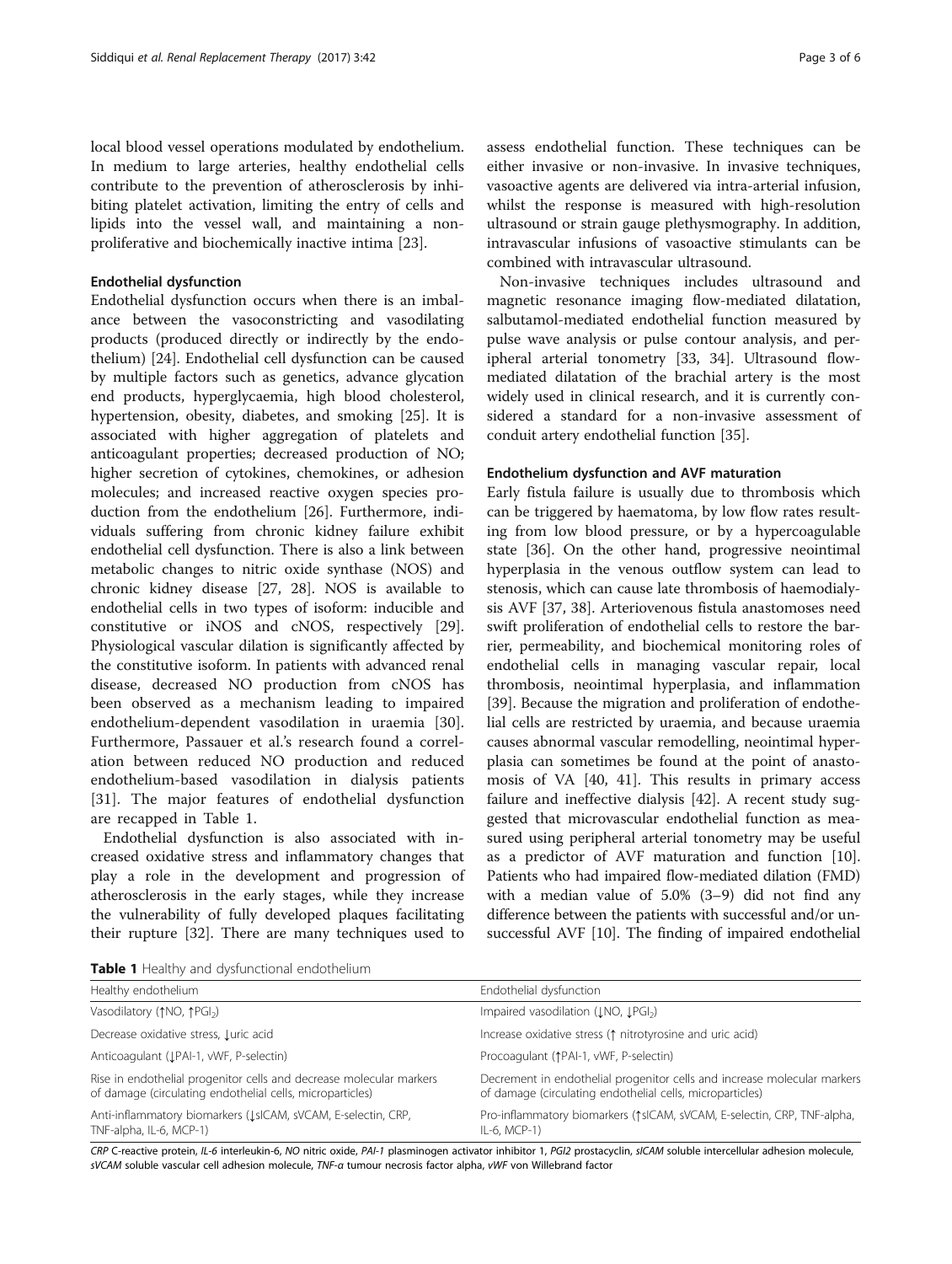function in this CKD cohort is similar to what others have shown using both venous occlusion plethysmography techniques [\[43](#page-5-0)], and FMD [\[44](#page-5-0)]. Owens et al. [[45](#page-5-0)] determined FMD among 25 CKD patients prior to AVF creation and found very similar values (5.8  $\pm$  1.0%). Study explored the correlation between baseline FMD and subsequent change in the diameter of the artery and vein at 3 months after AVF creation and found a positive correlation.

Erdem et al. discovered that during haemodialysis, turbulent flow, intraluminal pressure, and regular needle insertion caused endothelial damage, which led to haemostatic activation in AVF [\[46\]](#page-5-0). Wakefield et al.'s study indicated that thrombus development and blood clotting could be stimulated by higher levels of factor V, plasminogen activator inhibitor-1, tissue factor, and von Willebrand factor, as secreted by a dysfunctional venous endothelium [[47\]](#page-5-0). Furthermore, a dysfunctional venous endothelium favours the interactions with circulating tissue factor-bearing microparticles, further triggering localized blood clotting activation [[48\]](#page-5-0).

Vascular stenosis of arteriovenous fistula is primarily the result of neointimal hyperplasia [[49, 50](#page-5-0)]. The pathophysiology of neointimal hyperplasia consists of the presence of extracellular matrix deposition and proliferation, adherence, and migration of vascular smooth muscle cell (VSMC), which represents abnormal healing. Sung et al. [\[51](#page-5-0)] found that growth factors and cytokines act as semi-regulators for the changes to the VSMC response. Tumour necrosis factor-α stimulates the synthesis of other pro-inflammatory cytokines and adhesion molecules; it has a chemotactic activity for monocytes and stimulates migration and proliferation of VSMC.

The shear stress levels revert back to baseline due to these vascular reactions (Fig. 1). On the other hand, the activation of endothelial cells and proliferation, release of inflammatory and procoagulant substances, and alterations to cellular shape are all events that have been linked to reduction in shear stress and blood flow. This manifests as raised levels of neointimal hyperplasia and vascular constriction [\[52](#page-5-0)]. Furthermore, Dardik et al. [[53\]](#page-5-0) has revealed that vascular response seems to be significantly influenced by the exact type of shear stress. For instance, matrix metalloproteinase up-regulation, higher proliferation of cells, and a pro-inflammatory environment can be caused by oscillatory shear stress [[54\]](#page-5-0). On the other hand, normal dilatation and endothelial stability are the outcomes of laminar shear stress [[55](#page-5-0)].

Corpataux et al. [\[56\]](#page-5-0) discovered that the fistula vein instantly deals with huge increase in blood flow following the creation of AVF. Additionally, there is an eventual thickening of the fistula vein wall and dilation of the venous lumen. This allows the fistula vein to effectively deliver sufficient blood for haemodialysis and be regularly needled for dialysis circulation. The next most significant hemodynamic factor that typically influence an AV fistula is the circumferential or transmural pressure. Transmural pressure is produced inside the blood vessel, and previous studies [[57](#page-5-0), [58\]](#page-5-0) have shown that increase in transmural pressure lead to an activation of smooth muscle cells, higher levels of extracellular matrix elements, and raised production of cytokine. These pathways invariably lead to the thickening of blood vessel wall, which result in the reduction of transmural pressure which revert back to basal level.

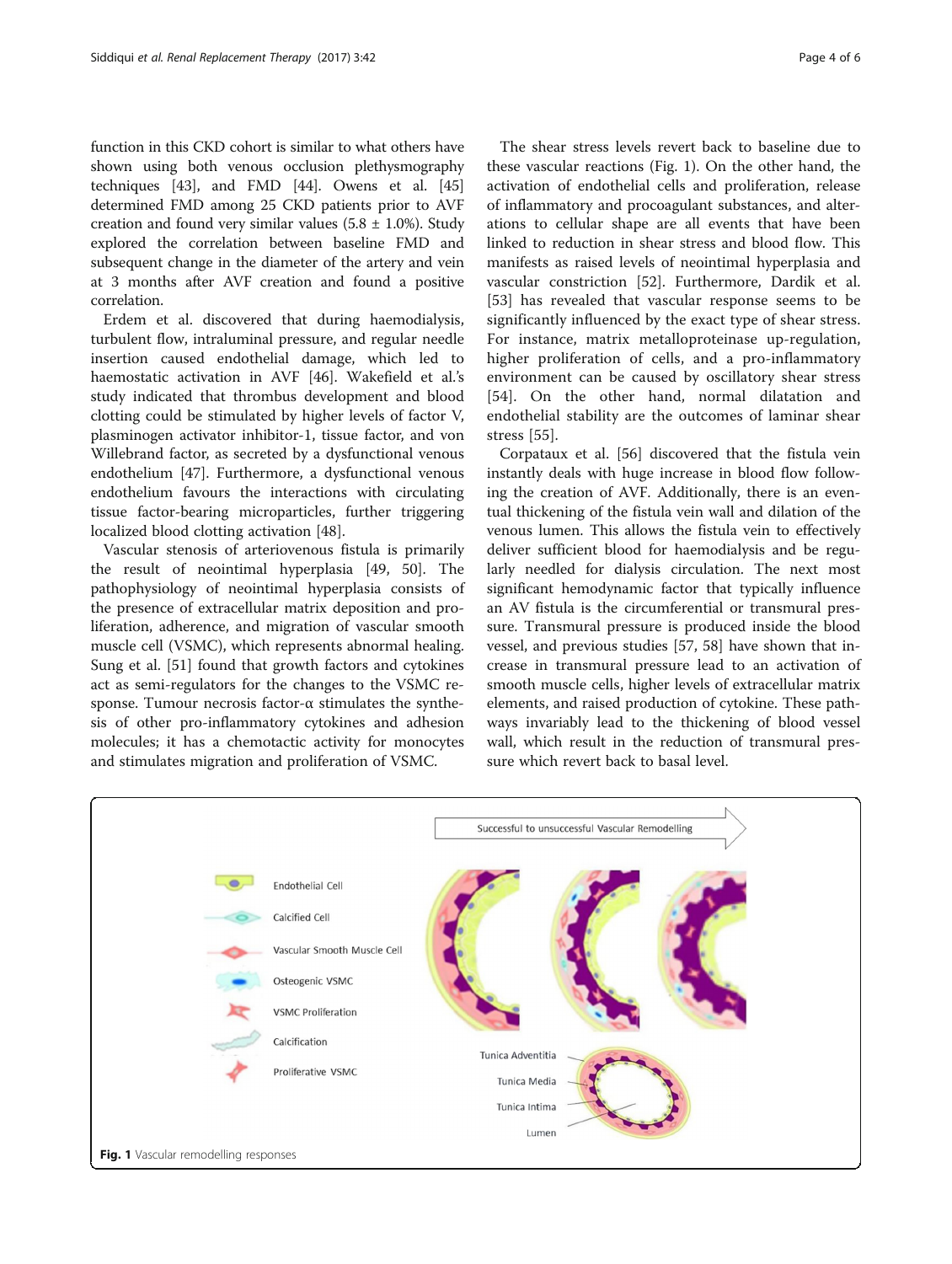<span id="page-4-0"></span>Vanholder et al. [\[59\]](#page-5-0) and Cardinal et al. [[60\]](#page-5-0) indicated that wound healing, migration, proliferation, viability, and other fundamental endothelial cells biological processes are restricted by the uraemic toxins found in the plasma of individuals with ESRD. This is particularly true at the site of haemodialysis vascular access. The failure of these EC processes has played a crucial role in vascular remodelling. According to Chitalia et al. [\[61](#page-5-0)], vascular remodelling is negatively impacted by EC dysfunction that is caused by uraemia. The result of this is vascular access failure and can be fatal to patients with ESRD since it is crucial to achieve vascular access for haemodialysis.

Certainly, endothelial cell function is also important, but the most important factor in maturation of AVF seems to be blood vessel selection and surgical technique. Blood vessel selection is one the most important factors in the maturation of AVF. The inadequate vessels used to construct AVFs have been identified as another cause of AVF failure. Zadeh et al. [[62\]](#page-5-0) conducted a cross-sectional study using a sample of 96 haemodialysis patients and found an association between the vein diameter and the success rate of fistula development. A vein diameter of <2.5 mm is supposed to be considered inadequate for formation of an AVF, particularly if measurements remain unchanged following the use of tourniquet [[63\]](#page-5-0).

# Conclusion

The efficiency of haemodialysis treatment relies on a functional status of vascular access. AVF non-maturation is most commonly characterized by a juxta-anastomotic stenosis, a histological level such as aggressive neointimal hyperplasia at the juxta-anastomosis, and an absence of outward vascular remodelling. Currently, we have reasonable understanding of the mechanisms, pathways, pathology, and the pathogenesis of venous neointimal hyperplasia, and vascular stenosis leads to AVF nonmaturation. The combination of advances in cellular and molecular pathobiology, biomaterials, and drug delivery techniques has resulted in many innovative therapies for neointimal hyperplasia. There is a need to identify the therapies that are best suited for clinical use in AVF dysfunction.

#### Abbreviations

AVF: Arteriovenous fistula; AVG: Arteriovenous graft; CKD: Chronic kidney disease; CVC: Central venous catheter; eGFR: Estimated glomerular filtration rate; ESRD: End-stage renal disease; FMD: Flow-mediated dilation; NO: Nitric oxide; NOS: Nitric oxide synthase; RRT: Renal replacement therapy; VA: Vascular access; VSMC: Vascular smooth muscle cell

#### Acknowledgements

Not applicable.

#### Funding

No funding was obtained.

#### Availability of data and materials

Not applicable.

#### Authors' contributions

MAS conceived the study and supervised the study. MAS and SA drafted the manuscript while DS and TC revised and reviewed the whole manuscript. All authors read and approved the final manuscript.

# Ethics approval and consent to participate

Not applicable as a literature review.

#### Consent for publication

Not applicable.

#### Competing interests

The authors declare that they have no competing interests.

# Publisher's Note

Springer Nature remains neutral with regard to jurisdictional claims in published maps and institutional affiliations.

### Author details

<sup>1</sup>School of Health Sciences, Queen Margaret University, Edinburgh, UK 2 Diabetes and Endocrinology, James Cook University Hospital, Middlesbrough, UK. <sup>3</sup>Professional Faculties, University of Calgary, Calgary, Canada.

## Received: 13 March 2017 Accepted: 25 July 2017 Published online: 02 October 2017

#### References

- 1. Hill NR, Fatoba ST, Oke JL, Hirst JA, O'Callaghan CA, Lasserson DS, et al. Global prevalence of chronic kidney disease—a systematic review and meta-analysis. PLoS One. 2016;11(7):e0158765.
- 2. Gilga J, Caskeyabc F, Fogarty D. UK Renal Registry 18th Annual Report: chapter 1 UK renal replacement therapy incidence in 2014: national and centre-specific analyses. Nephron. 2016;132(1):9–40.
- 3. Drey N, Roderick P, Mullee M, Rogerson M. A population-based study of the incidence and outcomes of diagnosed chronic kidney disease. Am J Kidney Dis. 2003;42:677–84.
- 4. John R, Webb M, Young A, Stevens PE. Unreferred chronic kidney disease: a longitudinal study. Am J Kidney Dis. 2004;43:825–35.
- 5. Quality and Outcomes Framework. 2015. [Online]. Available from: [http://www.qof.ic.nhs.uk.](http://www.qof.ic.nhs.uk) [Accessed 22 Dec 2016].
- 6. National Institute for Health and Care Excellence (NICE). Chronic kidney disease in adults: assessment and management. Clinical guideline [CG182]. London; 2014.
- 7. Lyem H. Early follow-up results of arteriovenous fistulae created for haemodialysis. Vasc Health Risk Manag. 2011;7:321–5.
- 8. Dixon BS, Novak L, Fangman J. Haemodialysis vascular access survival: upper-arm native arteriovenous fistula. Am J Kidney Dis. 2002;39:92–101.
- 9. Asif A, Cherla G, Merrill D, Cipleu CD, Briones P, Pennell P. Conversion of tunnelled haemodialysis catheter con-signed patients to arteriovenous fistula. Kidney Int. 2005;67:2399–407.
- 10. MacRae JM, Ahmed S, Hemmelgarn B, Sun Y, Martin BJ, Roifman I, et al. Role of vascular function in predicting arteriovenous fistula outcomes: an observational pilot study. Can J Kidney Health Dis. 2015;2:19.
- 11. Robbin ML, Chamberlain NE, Lockhart ME, Gallichio MH, Young CJ, Deierhoi MH, et al. Hemodialysis arteriovenous fistula maturity: US evaluation. Radiology. 2002;225(1):59–64.
- 12. Budu-Grajdeanu P, Schugart RC, Friedman A, Valentine C, Agarwal AK, Rovin BH. A mathematical model of venous neointimal hyperplasia formation. Theor Biol Med Model. 2008;5:2–11.
- 13. USRDS (US Renal Data System). Annual data report: atlas of chronic kidney disease and end-stage renal disease in the United States. Bethesda: National Institutes of Health, National Institute of Diabetes and Digestive and Kidney Diseases; 2011.
- 14. MacNeill SJ, Casula A, Shaw C, Castledine C. UK Renal Registry 18th Annual Report: chapter 2 UK renal replacement therapy prevalence in 2014: national and centre-specific analyses. Nephron. 2016;132(1):41–68.
- 15. Bourquelot P. Vascular access for haemodialysis. Nephrol Ther. 2009;5(3):239–438.